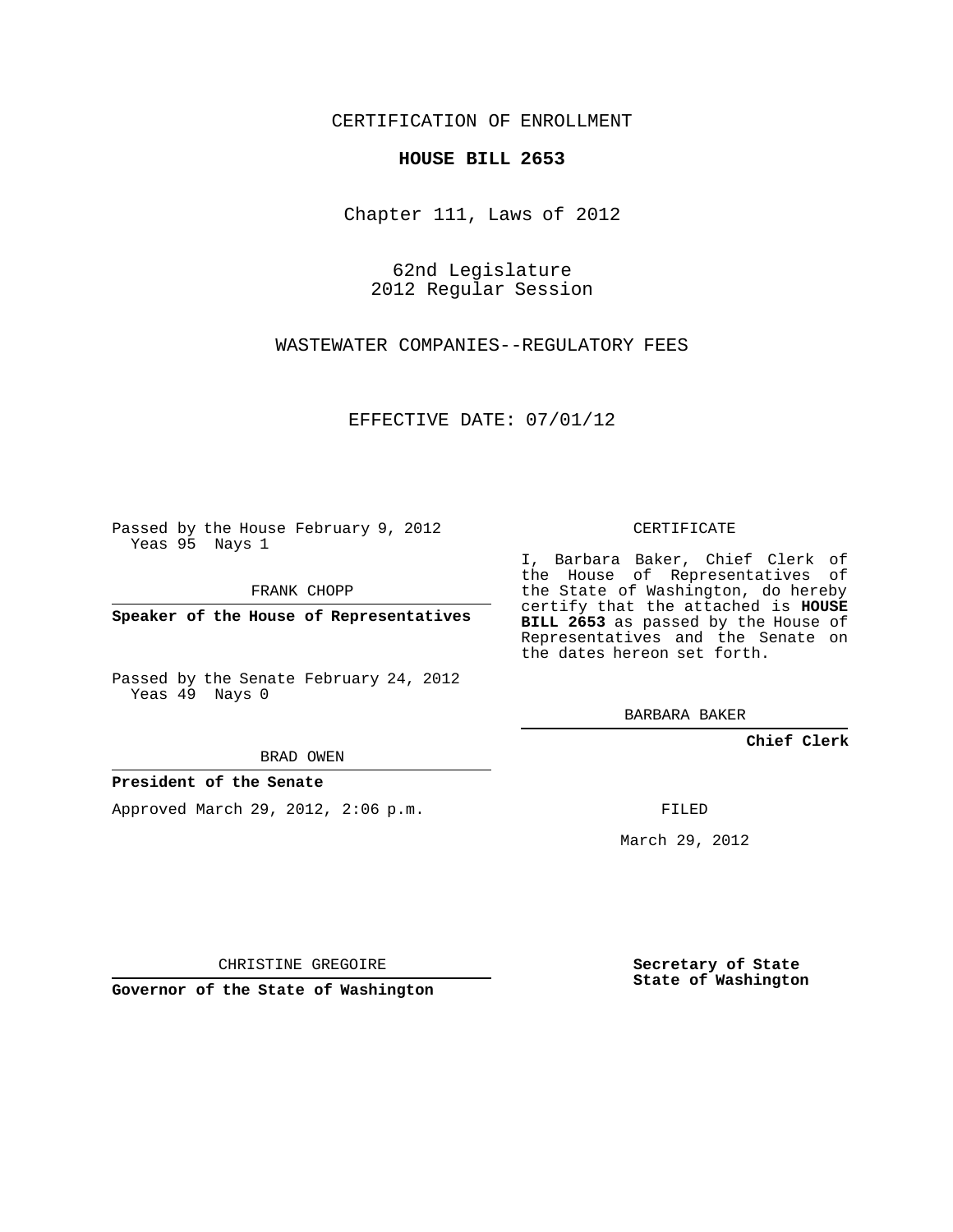## **HOUSE BILL 2653** \_\_\_\_\_\_\_\_\_\_\_\_\_\_\_\_\_\_\_\_\_\_\_\_\_\_\_\_\_\_\_\_\_\_\_\_\_\_\_\_\_\_\_\_\_

\_\_\_\_\_\_\_\_\_\_\_\_\_\_\_\_\_\_\_\_\_\_\_\_\_\_\_\_\_\_\_\_\_\_\_\_\_\_\_\_\_\_\_\_\_

Passed Legislature - 2012 Regular Session

## **State of Washington 62nd Legislature 2012 Regular Session**

**By** Representatives Hansen and Upthegrove; by request of Utilities & Transportation Commission

Read first time 01/20/12. Referred to Committee on Environment.

 AN ACT Relating to correcting technical statutory cross-references in previous private infrastructure development legislation for certain provisions relating to regulatory fees for wastewater companies; amending RCW 80.04.580; and providing an effective date.

BE IT ENACTED BY THE LEGISLATURE OF THE STATE OF WASHINGTON:

 **Sec. 1.** RCW 80.04.580 and 2011 c 214 s 4 are each amended to read as follows:

 (1) Every wastewater company subject to regulation by the commission must, on or before the date specified by the commission for filing annual reports under RCW 80.04.080, pay to the commission a regulatory fee.

 (2) The commission must assess such regulatory fees in amounts sufficient for the commission to recover the commission's actual and reasonable costs of supervising and regulating wastewater companies.

 (3) Any payment of a fee assessed under this section made after the due date must include a late fee of two percent of the amount due.

 (4) Delinquent fees accrue interest at the rate of one percent per month.